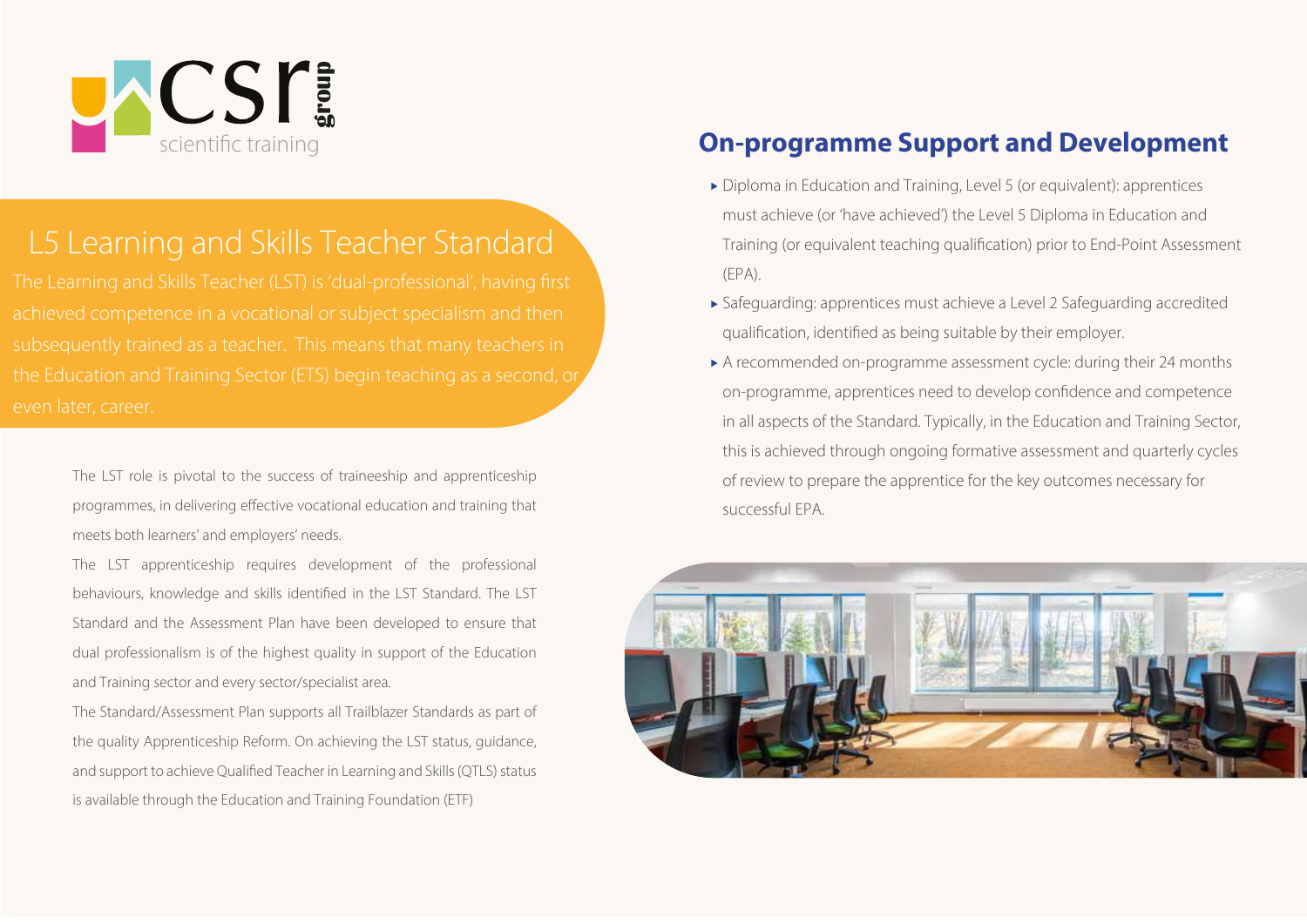

#### **Our Team**

build knowledge and abilities to develop people in the workplace. Our<br>tutors have backgrounds in industrial and educational settings to assist

## The Learning and Skills Teacher will:

- Always operate to ethical and legal standards and within professional boundaries
- Value diversity and actively promote equality of opportunity and inclusion
- Be resilient and adaptable when dealing with challenge and change, maintaining focus and self-control
- Promote a passion for learning and high expectations of all learners
- Model exemplary communication skills with learners and in all professional relationships
- Be a role model for the effective use of current, digital, and mobile technologies in support of teaching and learning
- Underpin their practice by reference to professional standards and evidence-based  $\blacktriangleright$ teaching and learning

### Who would benefit?

- 
- 
- 
- 

### **Apprenticeship details**

- Course length Course length: 24 months plus EPA
- $Cost$   $£10,000$

Ы

- Delivery **Example 20** twice monthly online delivery & portfolio development tutorials Þ.
	- Content Level 2 Safeguarding, L5 Diploma in Education and Training
- Output e-portfolio evidencing the KSB's and Nationally recognised Education and safeguarding qualifications
- $\blacktriangleright$  Assessment ent End Point Assessment consisting of Observations and a Professional Discussion